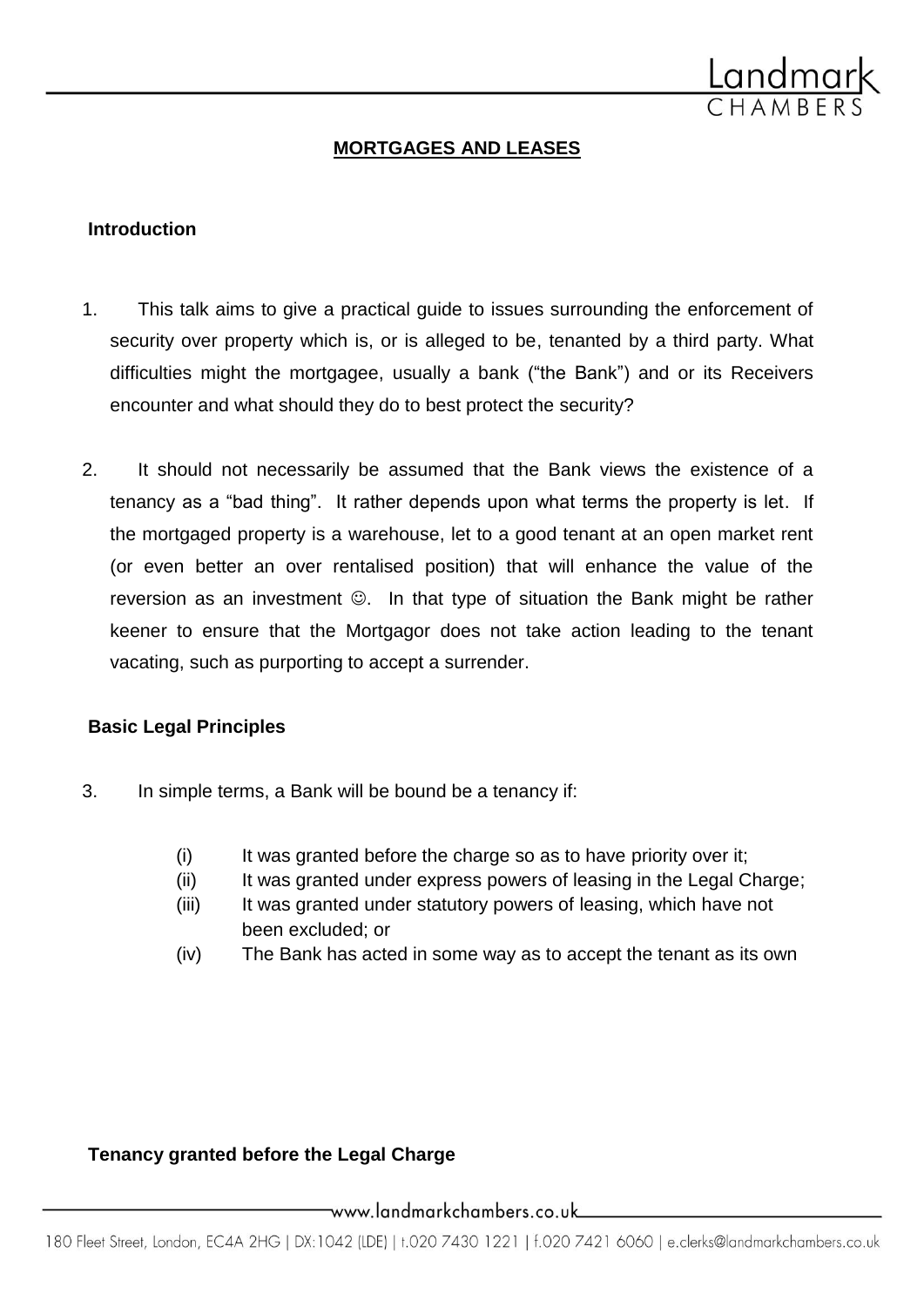

- 4. Absent an estoppel to the contrary binding the tenant<sup>1</sup>, the Bank will be subject to a tenancy granted before the legal charge<sup>2</sup>.
- 5. Under section 29(2) and Schedule 3 to the Land Registration Act 2002, a mortgagee's registered charge will be subject to "a leasehold estate in land for a term not exceeding seven years from the date of grant" (para. 1), or to "the interest belonging at the time of the disposition to a person in actual occupation, so far as relating to the land of which he is in actual occupation" (para. 2). A registered lease of over seven years will take priority over the charge in the usual way (s.29(1)).

### **Tenancies granted simultaneously with the Legal Charge: Leaseback schemes**

- 6. One of the types of situation that we are seeing more regularly now and having to advise upon in the mortgage context are "lease back schemes".
- 7. Whilst no doubt there are totally legitimate businesses in the market operating bona fide "leaseback schemes", it appears that some mortgagors who find themselves in financial difficulties are being exploited by rather unscrupulous operators who seek to buy the property at an undervalue (usually sufficient to pay off the vendor's existing mortgage) on the basis of either a deferred payment and or promises of a tenancy that will secure the continued right to occupation. Any such "product" has great "miss-selling" potential in that people are led to believe that their right to remain in their home is preserved. Whilst promises may be made that they are secure in their possession until they can make the deferred payments, in the main they are granted only assured shorthold tenancies, which offer little real protection. Further they may be unaware of the involvement of a further lender against whom they are unlikely to be able to enforce the arrangement.

 $\overline{\phantom{a}}$ 

<sup>1</sup> As to which see *Skipton Building Society v Clayton* (1993) 66 P & CR 223; *Woolwich Building Society v Dickman* [1996] 3 All ER 204.

<sup>2</sup> *Moss v Gallimore* (1779) 1 Doug KB 279 at 283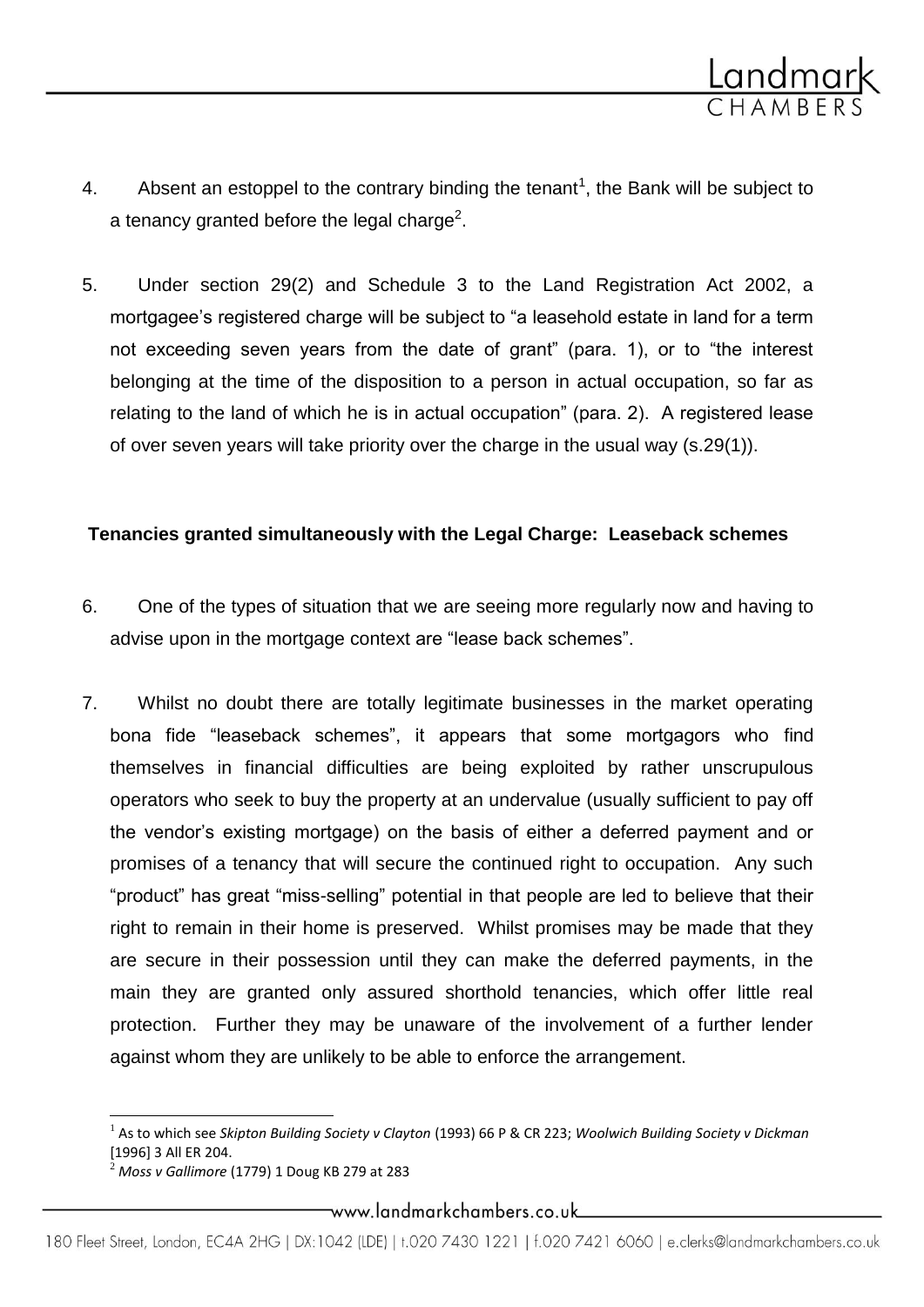

- 8. In some cases we have seen the purchaser takes out a new mortgage, often in the name of a nominee, but Bank 2 is unaware of the "side arrangement" or "promises" made to the occupying vendors. The purchaser may even purport to grant the "vendors" a tenancy to take effect on or before the sale. The purchaser then defaults on the mortgage. The vendor/ tenants then appear to set aside a warrant. It is then contended that Bank 2 takes subject to the tenancy.
- 9. Obviously the vendor cannot grant a lease to himself at a time when he remains the owner. However a tenancy granted by the purchaser before the sale, would be effective, albeit only in equity as a tenancy by estoppel between the vendor and the purchaser, the estoppel being "fed" on completion of the transaction and thereafter treated as legal from grant. Therefore such a tenancy will bind a mortgagee of a charge granted after completion of any such leaseback arrangement.
- 10. However in these cases, the Bank's charge is executed simultaneously with the purchase that feeds the estoppel. In the battle for priority, who wins? On current authority the Bank would not be bound by the tenancy. This is due to an application of *Abbey National BS v Cann* [1991] 1 AC 56<sup>3</sup> where it was held that in such cases, namely where the charge is to secure the purchase monies, the two elements of the transaction are indivisible in time such that the legal estate never vests in the purchaser free from the charge and so a tenancy that only takes effect when the legal estate so vests will rank below the charge in order of priority. Lord Oliver said this of the "scintilla temporis" doctrine at 92F-93B,

"*Nevertheless, I cannot help feeling that it flies in the face of reality. The reality is that, in the vast majority of cases, the acquisition of the legal estate and the charge are not only precisely simultaneous but indissolubly bound together. The acquisition of the legal estate is entirely dependent upon the provision of funds which will have been provided before the conveyance can take effect and which are provided only against an agreement that the estate will be charged to secure them. Indeed, in* 

 $\overline{\phantom{a}}$ 

<sup>3</sup> *Nationwide Anglia Building Society v Ahmed* (1995) 70 P & CR 381.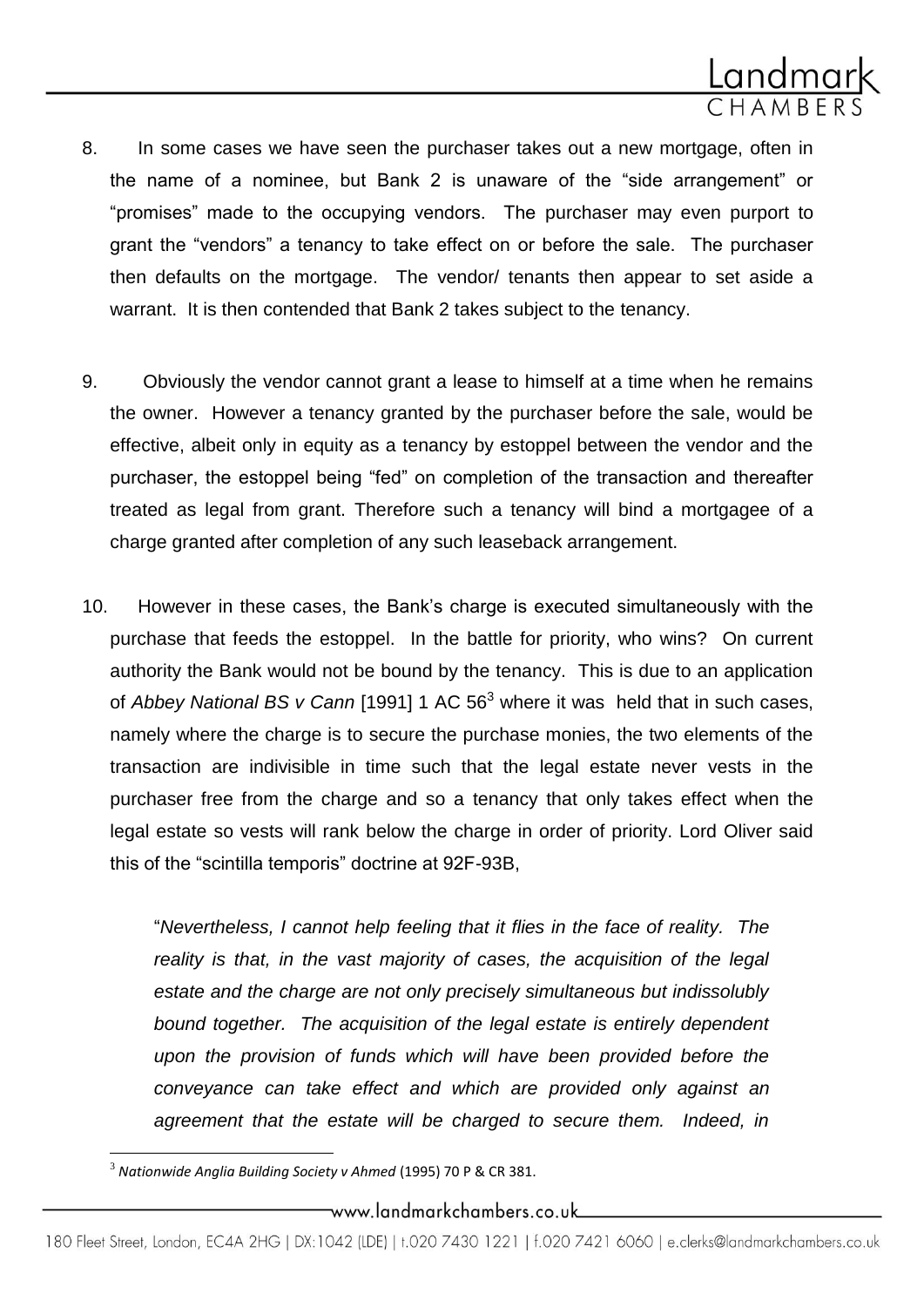

many, if not most, cases of building society mortgages, there will have *been, as there was in this case, a formal offer and acceptance of an advance which will ripen into a specifically enforceable agreement immediately the funds are advanced which will normally be a day or more before completion. In many, if not most, cases, the charge itself will have been executed before the execution, let alone the exchange, of the conveyance or transfer of the property... The reality is that the purchaser of land who relies upon a building society or bank loan for the completion of his purchase never in fact acquires anything but an equity of redemption, for the land is, from the very inception, charged with the amount of the loan without which it could never have been transferred at all and it was never intended that it should be otherwise.*"

11. This was also the case in *Hardy & ors v Fowle* [2007] EWHC 2423 where the defendants claimed priority over the Bank under a 30 year lease granted to D2's grandparents, which it was claimed (unsuccessfully) had vested in the Ds. The grandparents in question had originally owned the property known as Trelan in Cornwall but had transferred it to their only son, albeit that they remained living there. The son thereafter died and the property vested in his estate. His two daughters were the beneficiaries. The estate sold the property to a family company set up for the purpose. It was part of the "arrangement" that the company would on completion grant a 30 year term at a nominal rent to the grandparents to protect their right to remain in the property for the remainder of their lives. The Bank did not know about this part of the transaction. After the grandparents' death Ds sought to argue that the Lease had become vested in them and took priority over the Bank's charge. Those arguments were rejected. The deputy judge (John Randall QC) held that on the facts the Lease had in fact been terminated by notice on its own terms. So the remainder of his judgment is obiter. However, he held that in any event the Lease would not have bound the Bank, applying *Abbey National v Cann*. He rejected a submission that *Cann* should be distinguished because there were 3 different transactions, not simply 2. As the judge pointed out, the introduction of a third transaction necessarily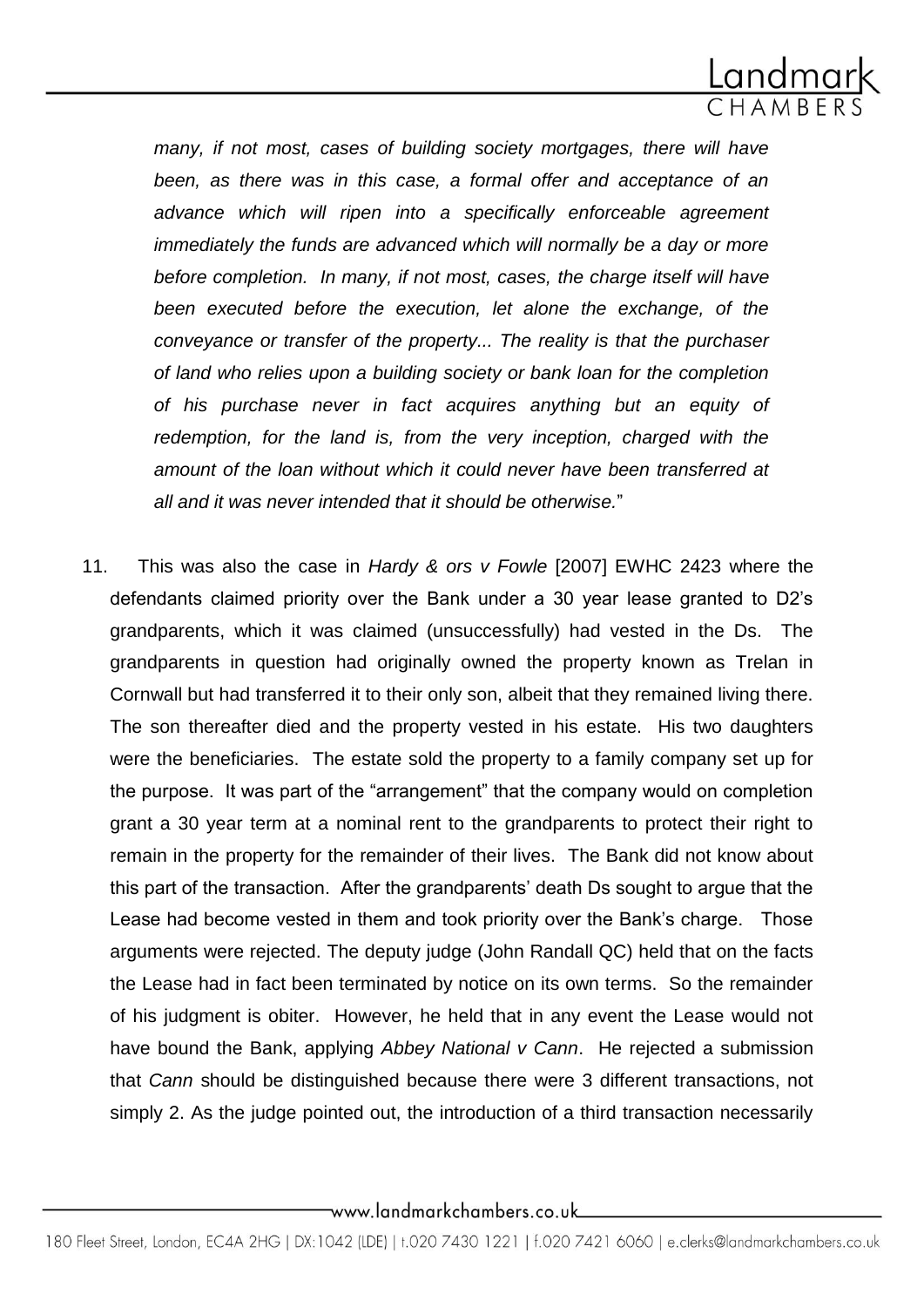

raises an issue as to the priority between the two different grants made by the purchaser and there cannot in law be a "dead heat" between them.

- 12. The case also offers considerable comfort to banks on the question as to whether it is appropriate to attribute knowledge of the purchaser's solicitors to the Bank. In that case the solicitor (who was also acting for the Bank) knew of the arrangement but did not tell the Bank. The Bank knew that the grandparents were living at the property and that they would continue to live at the property but it knew nothing of the proposed Lease. It was held that the solicitor's knowledge could not be imputed to the Bank so that the Bank cannot be said to have agreed to the arrangement, because the solicitor was only instructed, for the Bank, in relation to the charge. It was held that the Bank had not done anything to "*clothe the solicitor with ostensible authority to agree on its behalf to any other or different transaction*" 4 . The solicitor's role is, ordinarily, essentially ministerial.
- 13. Likewise it was held that the Bank was not put on notice under s.199 of the LPA 1925 (this was unregistered conveyancing), which provides as follows:

*"(1) a purchaser shall not be prejudicially affected by notice of - .... (ii) any other instrument or matter or any fact or thing unless - ... (b) in the same transaction with respect to which a question of notice to the purchaser arises, it has come to the knowledge of his counsel, as such or his solicitor or other agent, as such, if such inquiries and inspections had been made as ought reasonably to have been made by the solicitor or other agent*".

John Randall QC held that the Bank was not on notice of the Lease under this provision. The knowledge of the true nature of the transaction had come to the solicitor as agent of the vendors. When he was subsequently instructed by the Bank, the information could not be treated as having come to his knowledge again for knowledge cannot be treated as divided or disposed of in this way. Therefore the

 $\overline{\phantom{a}}$ 

<sup>4</sup> Official transcript at para 105.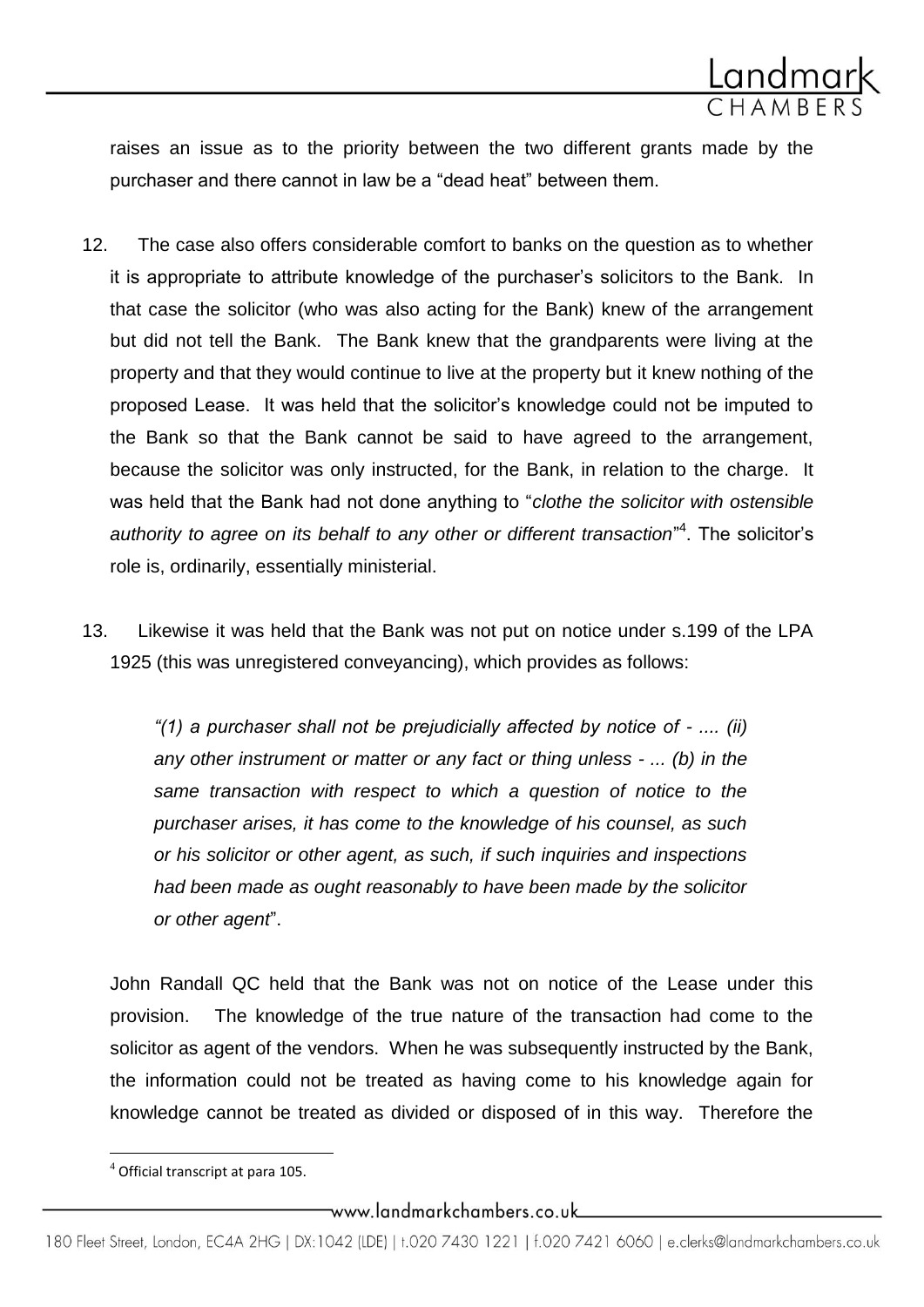

solicitor's knowledge had not come to him "as such", namely as solicitor for the Bank, as opposed to the vendors.

- 14. Finally the judge held that, even if the Lease had been binding on the Bank, had vested in Ds and had not been terminated (lots of "ifs"), the Ds would have been estopped from relying on the Lease in answer to Bank's claim to possession. Quite simply the Ds had signed a letter, several years after the charge, acknowledging that they had no right to occupy vis-a-vis the Bank and would immediately vacate the property if required to do so. The Bank had continued to lend on this basis and therefore Ds would in any event have been estopped from setting up the Lease in answer to the Bank's claim.
- 15. Another point to watch out for in relation to registered land is the "registration gap". If a registered proprietor grants a charge and subsequently grants a legal tenancy in the period between the grant of the charge and its completion by registration, the tenancy will bind the Bank: see *Barclays Bank Plc v Zaroovabli* [1997] Ch 321.

## **Leases granted after the Legal Charge**

16. Section 99 of the Law of Property Act 1925 gives the mortgagor (in relation to mortgages granted after 31 December 1881) statutory power to grant leases binding against the mortgagee. However, this power is subject to any contrary intention expressed in the mortgage deed or otherwise in writing. Section 99 provides, in part, as follows:

*99.— Leasing powers of mortgagor and mortgagee in possession.*

*(1) A mortgagor of land while in possession shall, as against every incumbrancer, have power to make from time to time any such lease of the mortgaged land, or any part thereof, as is by this section authorised.*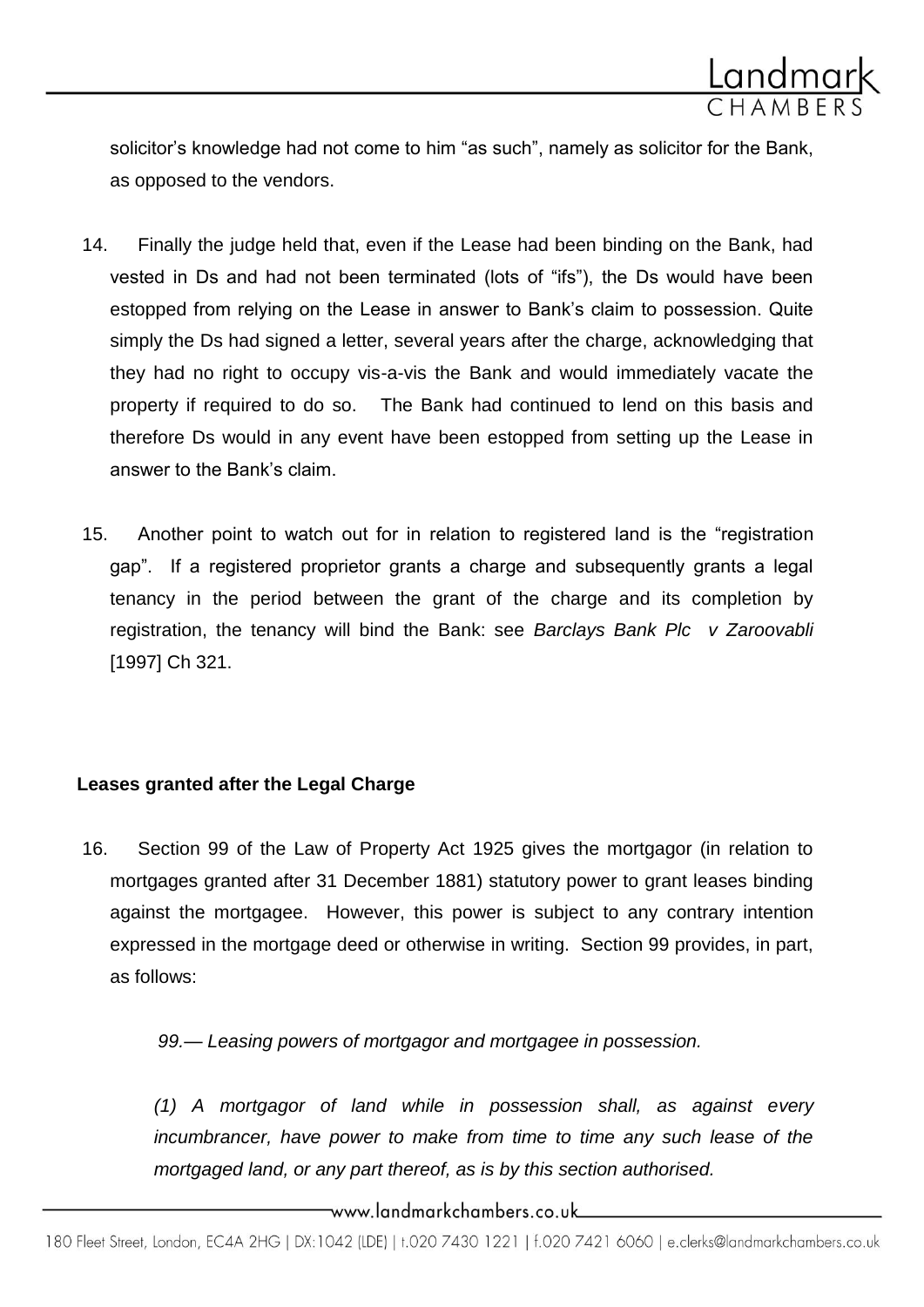

*(2) A mortgagee of land while in possession shall, as against all prior incumbrancers, if any, and as against the mortgagor, have power to make from time to time any such lease as aforesaid.*

*(3) The leases which this section authorises are—*

*(i) agricultural or occupation leases for any term not exceeding twenty-one years, or, in the case of a mortgage made after the commencement of this Act, fifty years; and*

*(ii) building leases for any term not exceeding ninety-nine years, or, in the case of a mortgage made after the commencement of this Act, nine hundred and ninety-nine years.*

*(4) Every person making a lease under this section may execute and do all assurances and things necessary or proper in that behalf.*

*(5) Every such lease shall be made to take effect in possession not later than twelve months after its date.*

*(6) Every such lease shall reserve the best rent that can reasonably be obtained, regard being had to the circumstances of the case, but without any fine being taken.*

*(7) Every such lease shall contain a covenant by the lessee for payment of the rent, and a condition of re-entry on the rent not being paid within a time therein specified not exceeding thirty days.*

*(8) A counterpart of every such lease shall be executed by the lessee and delivered to the lessor, of which execution and delivery the execution of the lease by the lessor shall, in favour of the lessee and all persons deriving title under him, be sufficient evidence.*

*(9) Every such building lease shall be made in consideration of the lessee, or some person by whose direction the lease is granted, having erected, or agreeing to erect within not more than five years from the date of the lease, buildings, new or additional, or having improved or repaired buildings, or agreeing to improve or repair buildings within that time, or having executed, or agreeing to execute within that time, on the land leased, an improvement for or in connexion with building purposes.*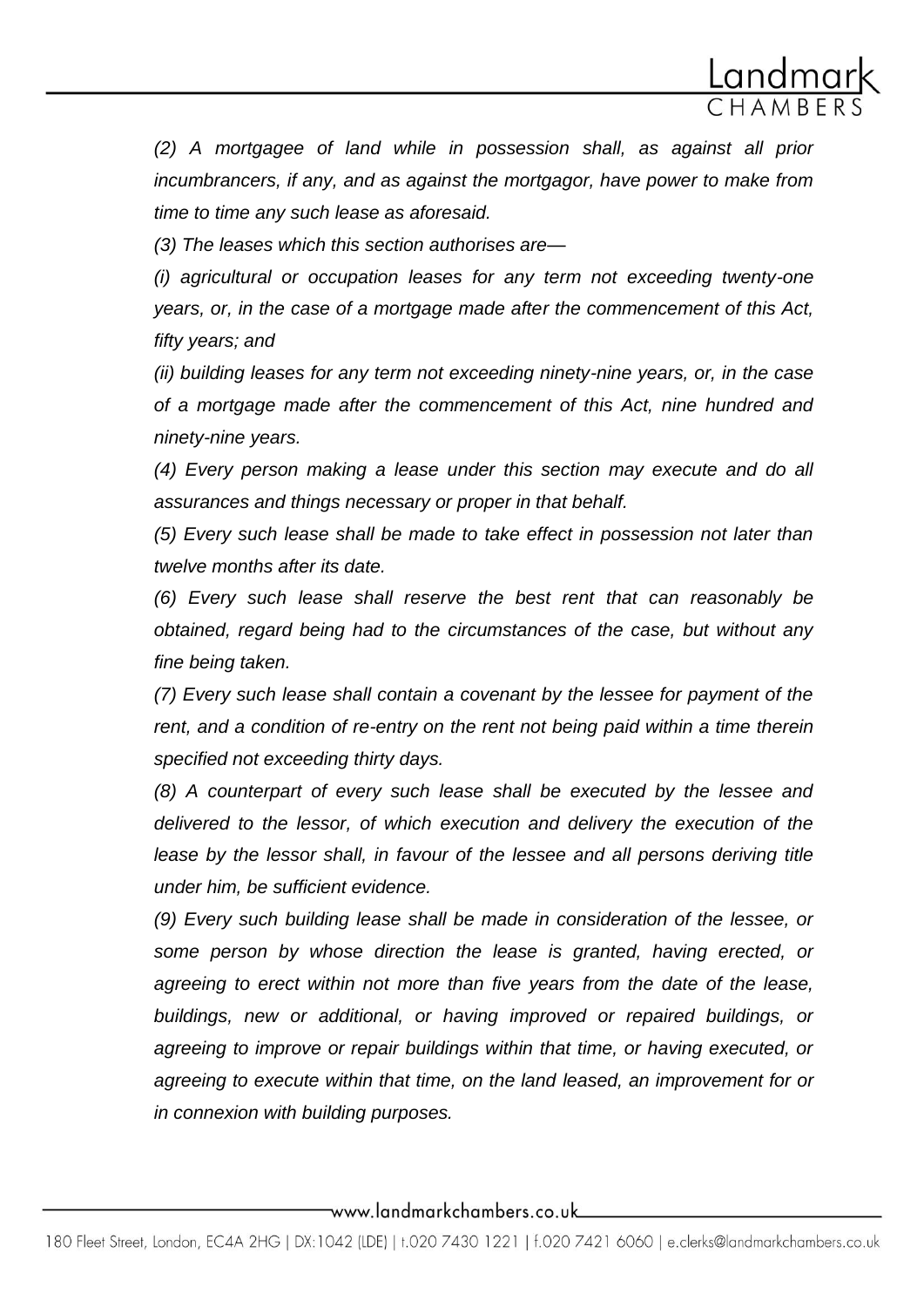

*(10) In any such building lease a peppercorn rent, or a nominal or other rent less than the rent ultimately payable, may be made payable for the first five years, or any less part of the term.*

*(11) In case of a lease by the mortgagor, he shall, within one month after making the lease, deliver to the mortgagee, or, where there are more than one, to the mortgagee first in priority, a counterpart of the lease duly executed by the lessee, but the lessee shall not be concerned to see that this provision is complied with.*

*(12) A contract to make or accept a lease under this section may be enforced by or against every person on whom the lease if granted would be binding.*

*(13) [Subject to subsection (13A) below, t]1 his section applies only if and as far as a contrary intention is not expressed by the mortgagor and mortgagee in the mortgage deed, or otherwise in writing, and has effect subject to the terms of the mortgage deed or of any such writing and to the provisions therein contained.* 

- 17. Where the power of leasing is to be conferred, it is not unusual to find that the Legal Charge extends the statutory powers by removing some of the limitations in s.99.
- 18. As to tenancies purportedly granted after the respective charges, Banks' standard conditions often expressly exclude or restrict the power of leasing in a clause such as the following:

"*The Chargor will not without the prior written consent of the Bank:*

*(a) grant or accept the surrender of any lease or tenancy of all or part of the Property whether under the powers given by Sections 99 and 100 of the Law of Property Act 1925 or otherwise*"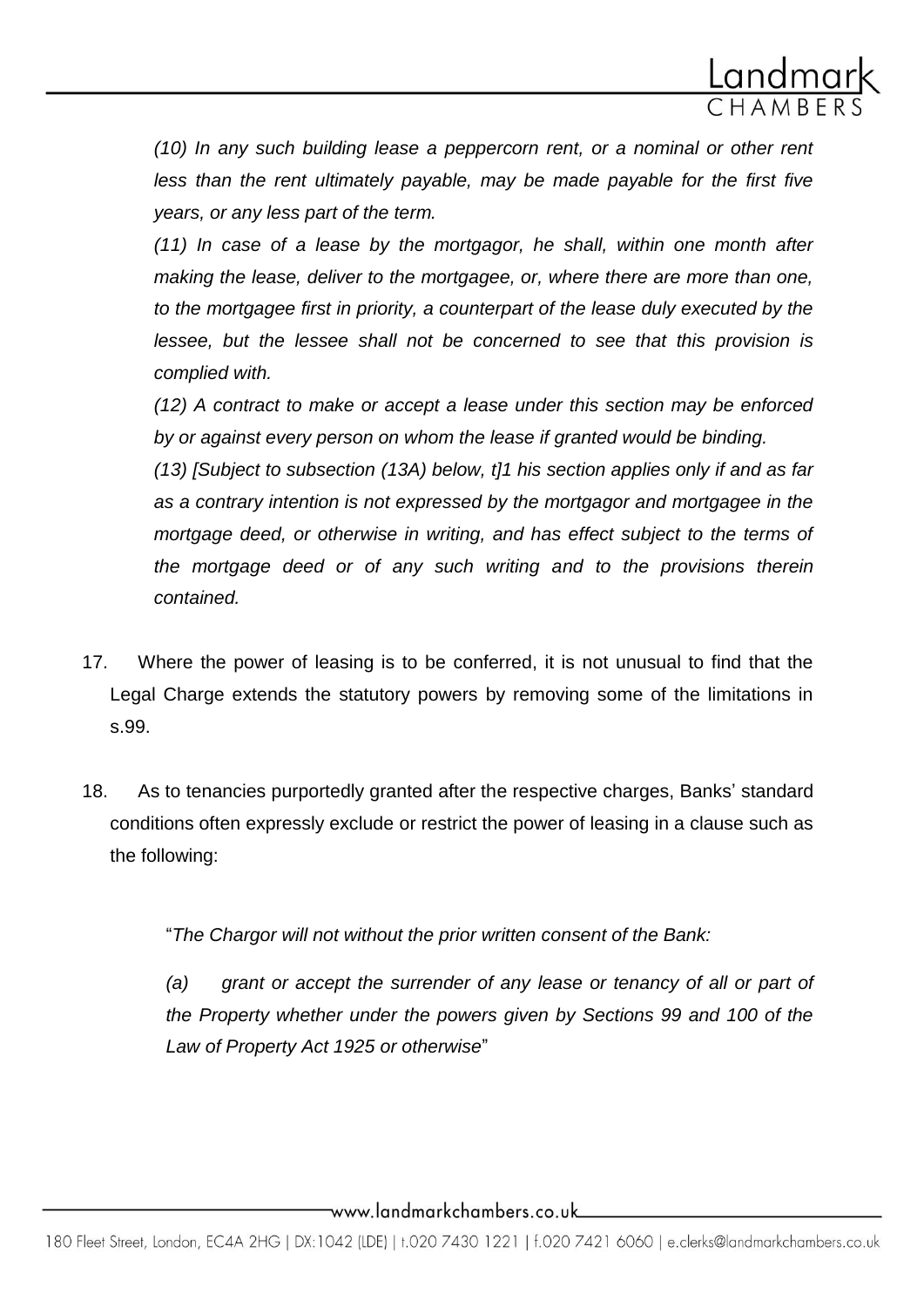

- 19. In the case of buy to let mortgages, it is usual to find some limitations on lettings, even though lettings are envisaged. For example, that any letting must be on an AST basis. Therefore if acting for a Bank or Receiver always check the terms of both the Legal Charge and the Bank's Conditions to see if the power of leasing is excluded or otherwise limited.
- 20. If any Lease was granted in breach of the terms of the Legal Charge, it will be void against the Bank<sup>5</sup>, although it will subsist by estoppel between the mortgagor and the lessee. Such a lessee is liable to be ejected without notice by the Bank: *Dudley and District Benefit BS v Emerson* [1949] Ch 707; *Taylor v Ellis* [1960] Ch 368.
- 21. If a Bank does consent in writing to the grant of any tenancy post dating the charge, it will be bound by it. This is so whether the Bank was a party to the transaction or whether it merely consented after the event.
- 22. Further, where the statutory power of leasing is expressly excluded the mortgagee will not be bound by any lease or tenancy granted after the date of the legal charge unless it has consented to it or has acted in such a way as to treat the tenant as his own. The principle was explained by Cross J in *Stroud Building Society v Delamount* [1960] 1 All ER 749 at 751 as follows:

" *When a mortgagor has granted a tenancy which is not binding on the mortgagee the latter can, instead of treating the tenant as a trespasser, consent to treat him as his own tenant or he may act in such a way as precludes him from saying that he has not consented to take him as a tenant. Such an acceptance by the mortgagee of the mortgagor's tenant, whether express or implied, or operating by way of estoppel, must, I think, amount to a creation of a new tenancy between the parties. The tenancy between the mortgagor and the tenant is not one which is merely voidable by the mortgagee if he chooses not to accept it, but which he can confirm by waiving* 

 $\overline{\phantom{a}}$ 

<sup>5</sup> *Keech v Hall* (1778) 1 Doug. DB 21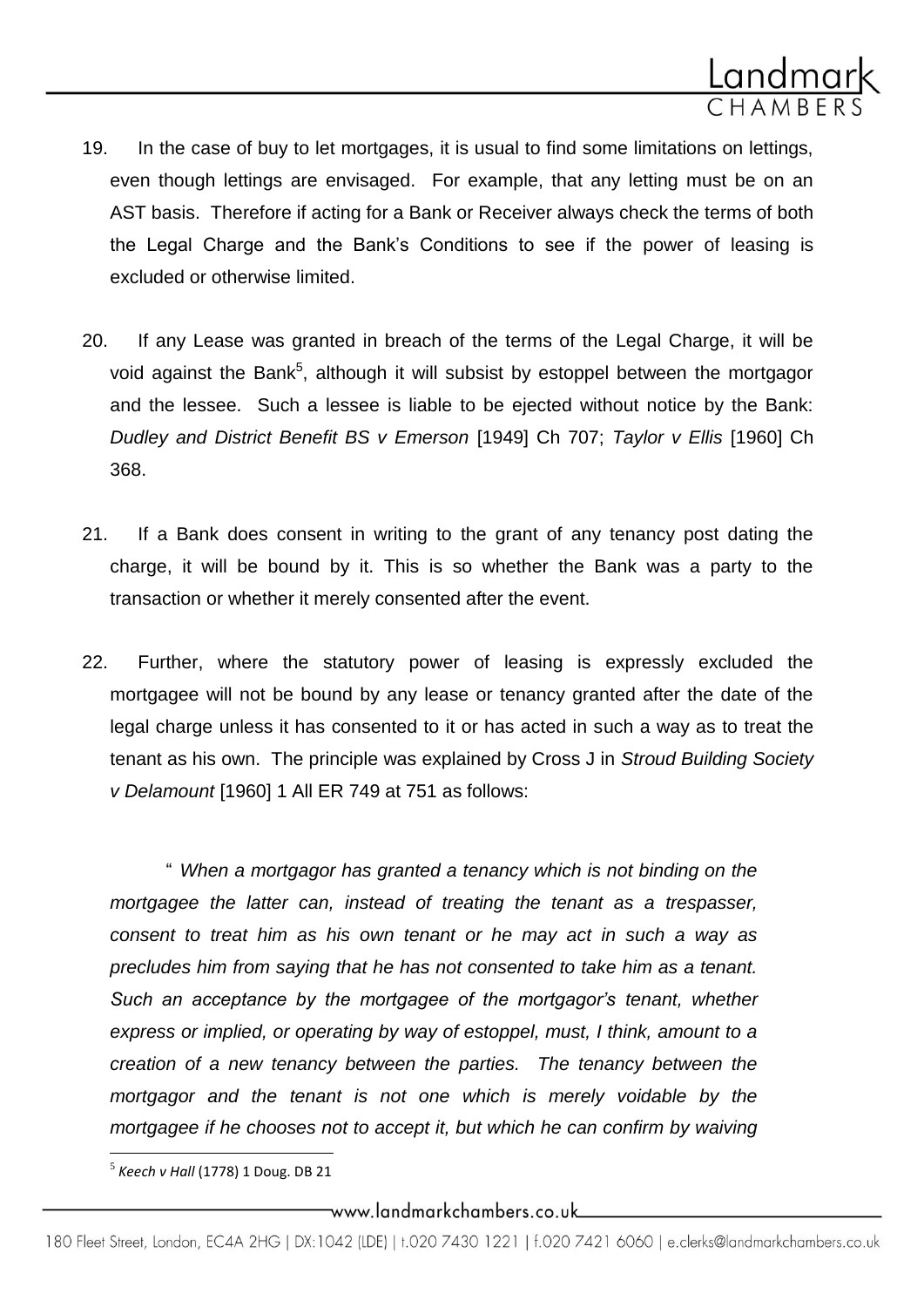

*his right to avoid it. It is a nullity as against the mortgagee and so, if the mortgagee is to lose his right to treat the mortgagor's tenant as a trespasser, it must be because the tenant has become the mortgagee's tenant under a new tenancy*"

- 23. Banks often prefer to appoint LPA receivers to enforce the security rather than taking possession. This is because the LPA receiver acts as a statutory deemed agent for the mortgagor under section 109(2) of the LPA 1925. Therefore the Bank does not take on the usual liabilities associated with taking possession of the property.
- 24. However, this can cause difficulties where a third party pops up and claims a tenancy effective as against the mortgagor. Even if the Bank is not bound the Receiver, as agent of the mortgagor, will be. Particular care has to be taken to ensure that the Receivers do not in any way prejudice the Bank's title paramount by doing acts that are seen to be the acts of acceptance on behalf of the Bank.
- 25. The acts of the Receivers as such will not be treated as the acts of the Bank itself since, as I have set out above, the Receivers act as agent of the mortgagor and not the mortgagee. For this reason mere acceptance of rent by a Receiver will not by itself amount to an acceptance of the tenant by the mortgagee: see *Stroud Building Society v Delamount* [1960] 1 All ER 749*; Chatsworth Properties Ltd v Effiom* [1971] 1 All ER 604*; Nijar v Mann* (1998) 32 HLR 223.
- 26. Whilst the acts of the receiver will not in themselves amount to the acts of the mortgagee, it has been held in all three cases cited above that a mortgagee may by its own acts be treated as having accepted a tenant during the course of receivership. In every one of those cases, the mortgagee was held to be so bound.
- 27. Even the slightest interaction with the tenant (or even third parties) may suffice to bind the mortgagee. For example in *Chatsworth Properties Ltd v Effiom* the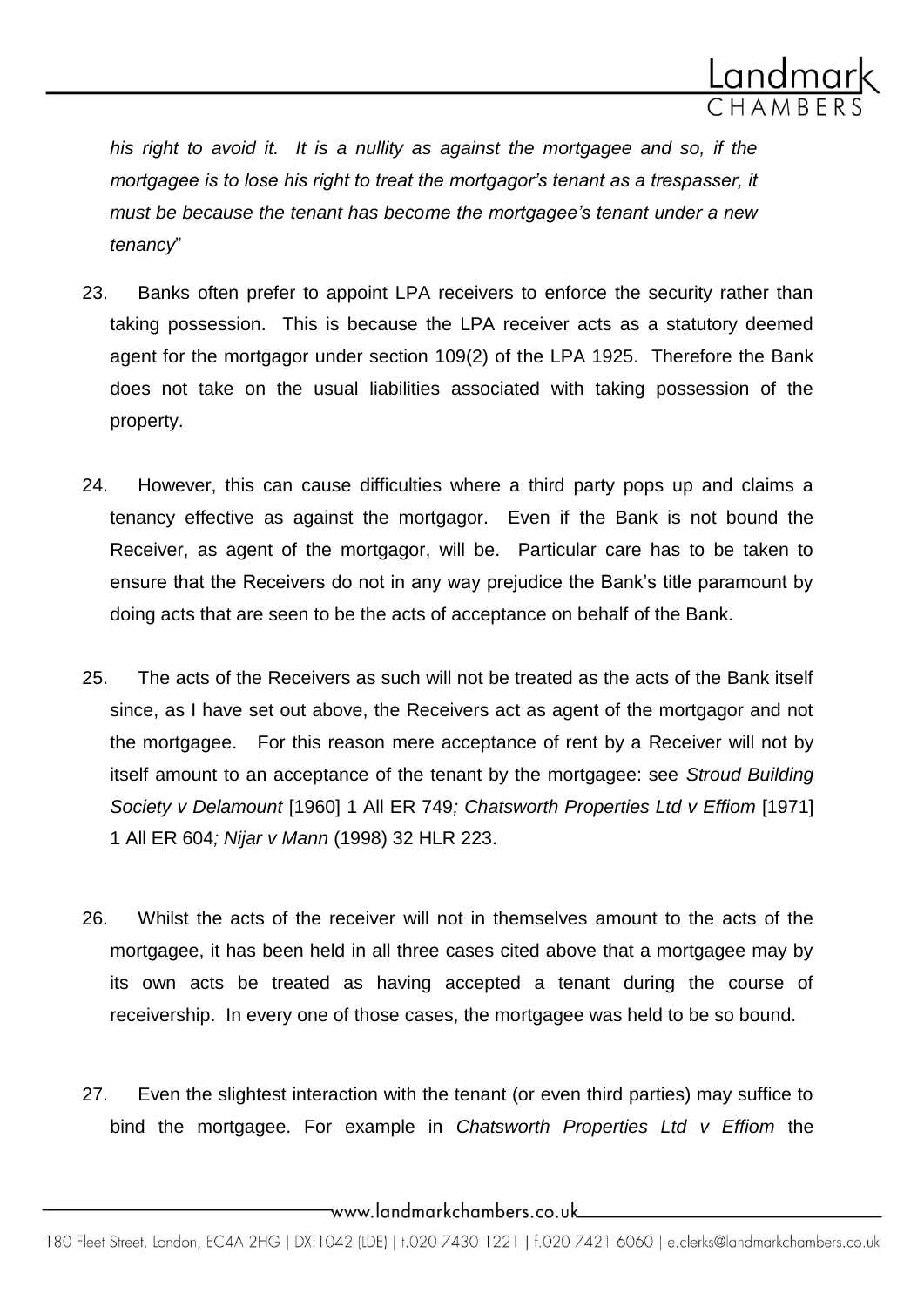

mortgagee was held bound by virtue of a letter written by its solicitors to the occupier in the following terms,

"*Please take notice that henceforth you should pay any sums to your former landlords [the mortgagors] henceforth to the receiver.*"

It was held that the form of wording of the letter would have been understood by the tenants as the plaintiff notifying them that it was their new landlord.

- 28. In *Nijar v Mann*, the mortgagee bank had been aware from the time of the legal charge that the mortgagor intended to convert the property into units to be let, even though the charge had an absolute prohibition against letting. The mortgagee sold to a third party and during the course of correspondence indicated to the buyer that the property was tenanted. Indeed in the contract for purchase the purchaser confirmed in writing that it was aware that the property was subject to tenancies. The property was sold subject to certain matters including tenancies (if any). On the evidence it was held that the bank considered itself liable to pay the electricity board in respect of the premises. In addition the LPA receiver acted directly on instructions given by the bank's solicitors in relation to rent collection. It was held that the mortgagee bank had accepted the tenant. This case demonstrates the width of the potential documentation that might be analysed by the court in deciding whether the mortgagee treated the tenant as its own.
- 29. In practice Receivers often take their instructions from the appointing bank and during the course of dealings the Bank might have acted in a way consistent only with it having accepted the concession and treated the occupier as tenant.

## **Practical Considerations**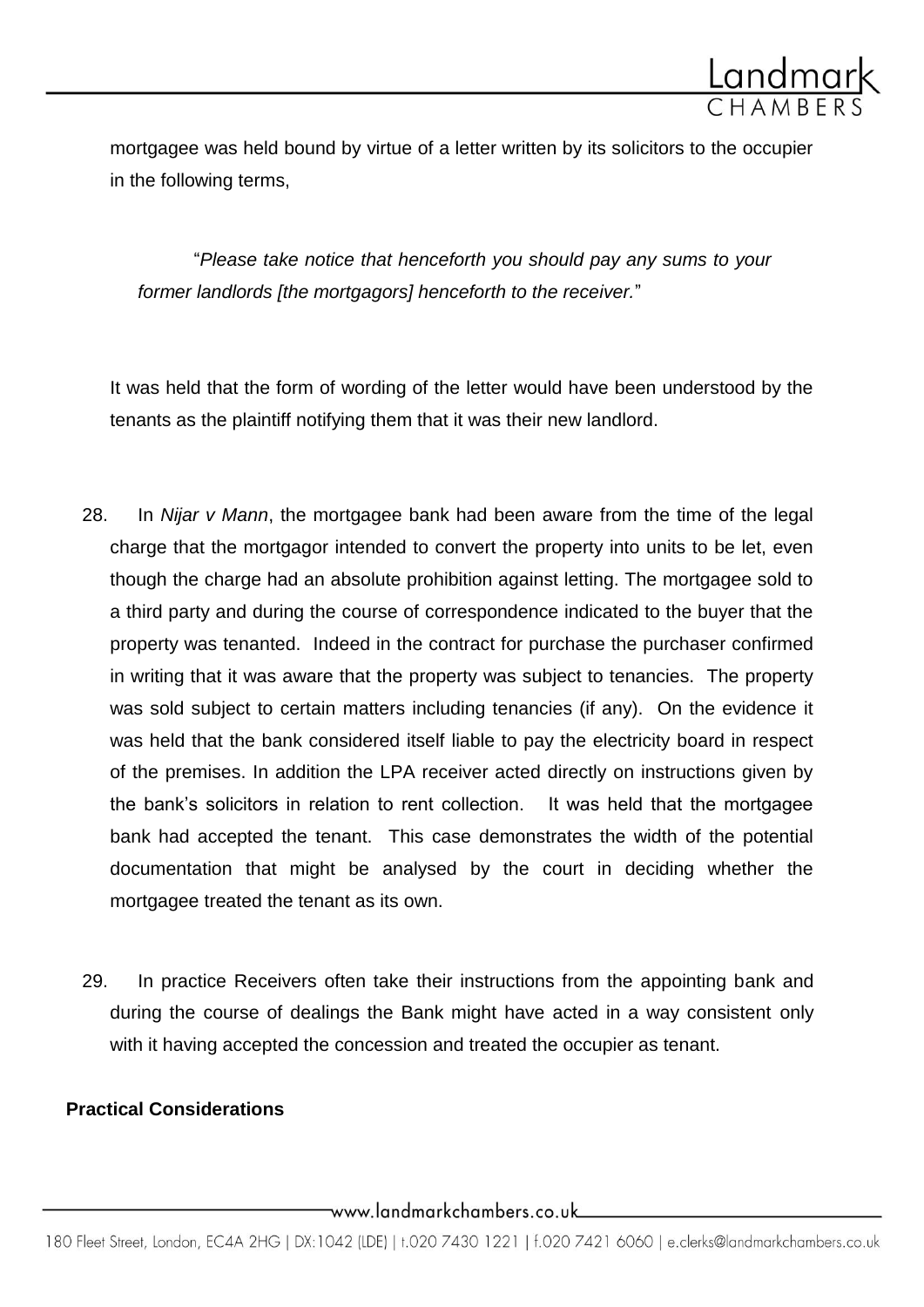

- 30. It is important to appreciate right from the outset that the position is likely to differ depending on whether the Bank intends to enforce its security by (i) taking possession; (ii) exercising its statutory powers of sale; (iii) by appointing a receiver under the Law of Property Act 1925.
- 31. Further its strategy is likely to depend on the nature of the tenancy alleged to bind the Bank and whether it is a good thing  $\mathbb{O}!$ , a tad inconvenient  $\mathbb{O}$  or truly nasty  $\mathbb{O}\mathbb{O}$ .
- 32. Banks tend to prefer to enforce security via a Receiver, particularly in "complicated cases" because the LPA Receiver, in realising the security, acts as agent of the mortgagor. Therefore the Bank can enforce its security without incurring the liability of a mortgagee in possession.
- 33. If the Mortgagor has granted a tenancy in breach of the terms of the charge, then although that tenancy will not bind the Bank, it will bind the Mortgagor. An LPA Receiver, although appointed by the Bank, merely stands in the shoes of the Mortgagor and acts as its agent. Therefore if the tenancy binds the Mortgagor, it will also bind the Receiver, even though the Bank is not bound.
- 34. In straightforward cases, this does not present a big problem. Imagine that a Mortgagor has, in breach of a house purchase mortgage, let the property on an AST. The AST (a tad inconvenient  $\circledcirc$ ) may well be terminable in short order (2 months' notice) by the service of a s.21 notice. The LPA Receiver can serve such a notice in the name of the Mortgagor (and subsequently issue proceedings if necessary) and probably more quickly than it would take the Bank to change tack and seek possession so as to acquire vacant possession that way. This is particularly so if the tenant might seek to contend that the Bank had in fact treated him as his own in any event. If matters were spun out in that way, the Bank might be faced with having to defend such allegations. If it took possession subject to such rights, it could only effectively serve a s.21 notice from the date possession is ordered against the Mortgagor and so would have to wait even longer to secure vacant possession.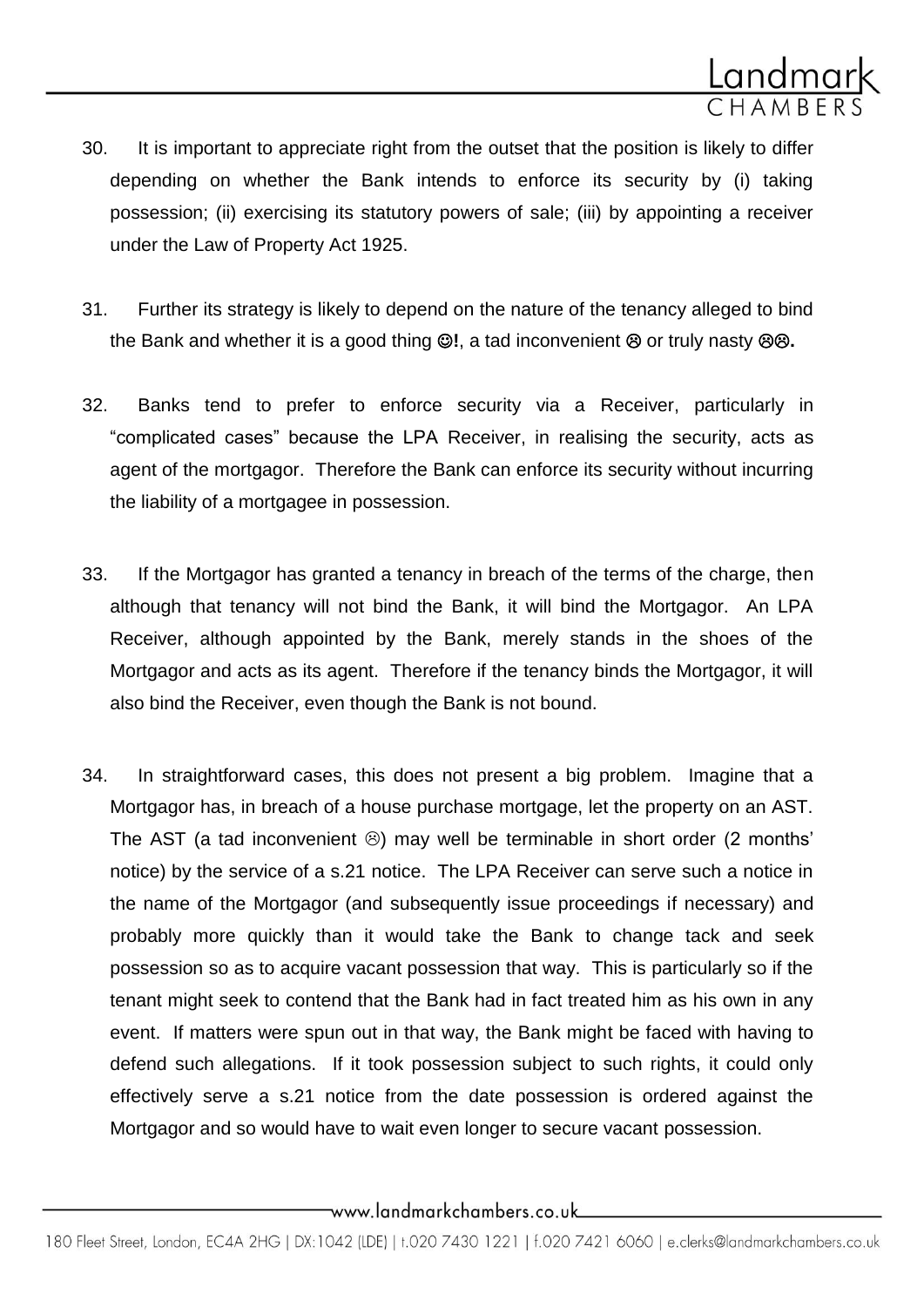

35. However, the position might be very different if the tenancy in question is a "truly nasty" one that depletes the value of the security. For example, a purported long term at peppercorn rent with no repairing obligations  $\otimes \otimes!$ 

### **Defeating lease by asserting title paramount in possession proceedings**

- 36. If that is the case, what can the Bank do about it? It can seek possession as against both the Mortgagor and the third party tenant on the basis that the tenancy does not bind it. This may be much simpler than the Receiver trying to defend the claim on the basis that the mortgagor did not in fact grant such a lease (which may well not be the case).
- 37. Assuming that possession is sought, it is likely that the possession proceedings will be contested in that the third party "tenant" will apply to be joined into a possession claim defending possession on the basis that he or she enjoys a tenancy binding on the Bank.
- 38. Provided the tenant's claim is not liable to be struck out, the court is likely to give direction for trial, which can delay the Bank's attempts to realise its security even if the court does eventually find that the tenancy does not bind the Bank. Costs incurred can be added to the security in most cases, but that will be of little comfort if there is negative equity.
- 39. The tenants often resist a possession order being made against the Mortgagor in order to preserve perceived rights. The court does have power to make such an order against one defendant if an undertaking is given not to enforce the possession order against D1 until the claim against D2 has been resolved: see *Albany Home Loans v Massey* (1997) 29 HLR 902.
- 40. However I have seen tenants contend that they are independently entitled to an order adjourning or suspending a possession order under section 36 of the Administration of Justice Act 1970. I cannot see how this can be right. If the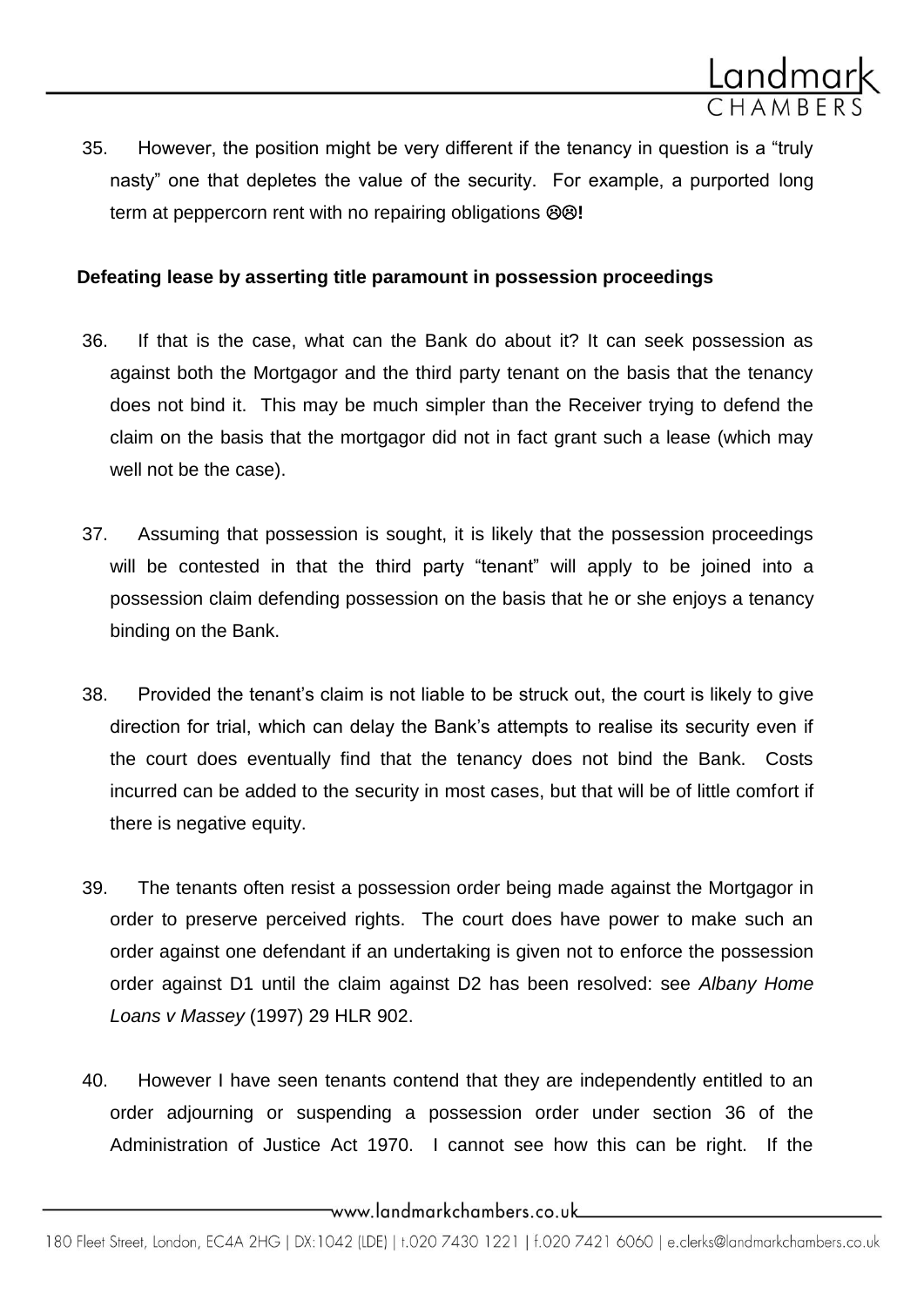

mortgagor does not seek such an order, how can the court effectively substitute a new party in its shoes for the purposes of ordering future instalment payments or require the mortgagor to do so. In any event this argument is in my opinion misconceived because if the claim to a tenancy binding on the Bank is successful, the possession proceedings as against the tenants must fail and there is no question of a suspended order being made as against them in any event. They simply do not need this added protection. Of course the "sale" route under s.101 would avoid any such argument: see *Horsham Properties Group Ltd v Clark* [2009] 1 P & CR 8.

- 41. If a possession order is made against the Mortgagor, or the court is satisfied that the Bank is entitled to possession as against the Mortgagor and makes a declaration to that effect, the Bank should be entitled to some payment from the occupiers for their continued occupation of the premises. If the tenancy is binding, the Bank is entitled to the rent and if not, the Bank is entitled to mesne profits as essentially damages for trespass. In these cases, where the case may take 6 months to a year to come onto trial it is advisable for the Bank to apply under the CPR for an interim payment against the alleged tenant, either to be paid out (where possession is ordered) or paid into court in the meantime. The making of such an order can put pressure on the tenants to settle.
- 42. It can be important to get a possession order as against the Mortgagor, or at least a declaration that the Bank is entitled to possession. If that happens the Bank is in a position that having notional possession against D1, it can take protective measures against D2, such as by serving "without prejudice" s.21(4) notices to terminate such rights (albeit denied) as the tenant's claim. The Bank will not want to wait until after the trial to exercise such mitigating action if it can do so earlier.

#### **Selling unencumbered by tenancy: s.101 LPA 1925**

43. Alternatively the Bank may just assert its "title paramount" in seeking to exercise any express power of sale or the statutory power of sale under s.101 LPA 1925. If it is not bound by the tenancy, then it can give a purchaser good title freed from that.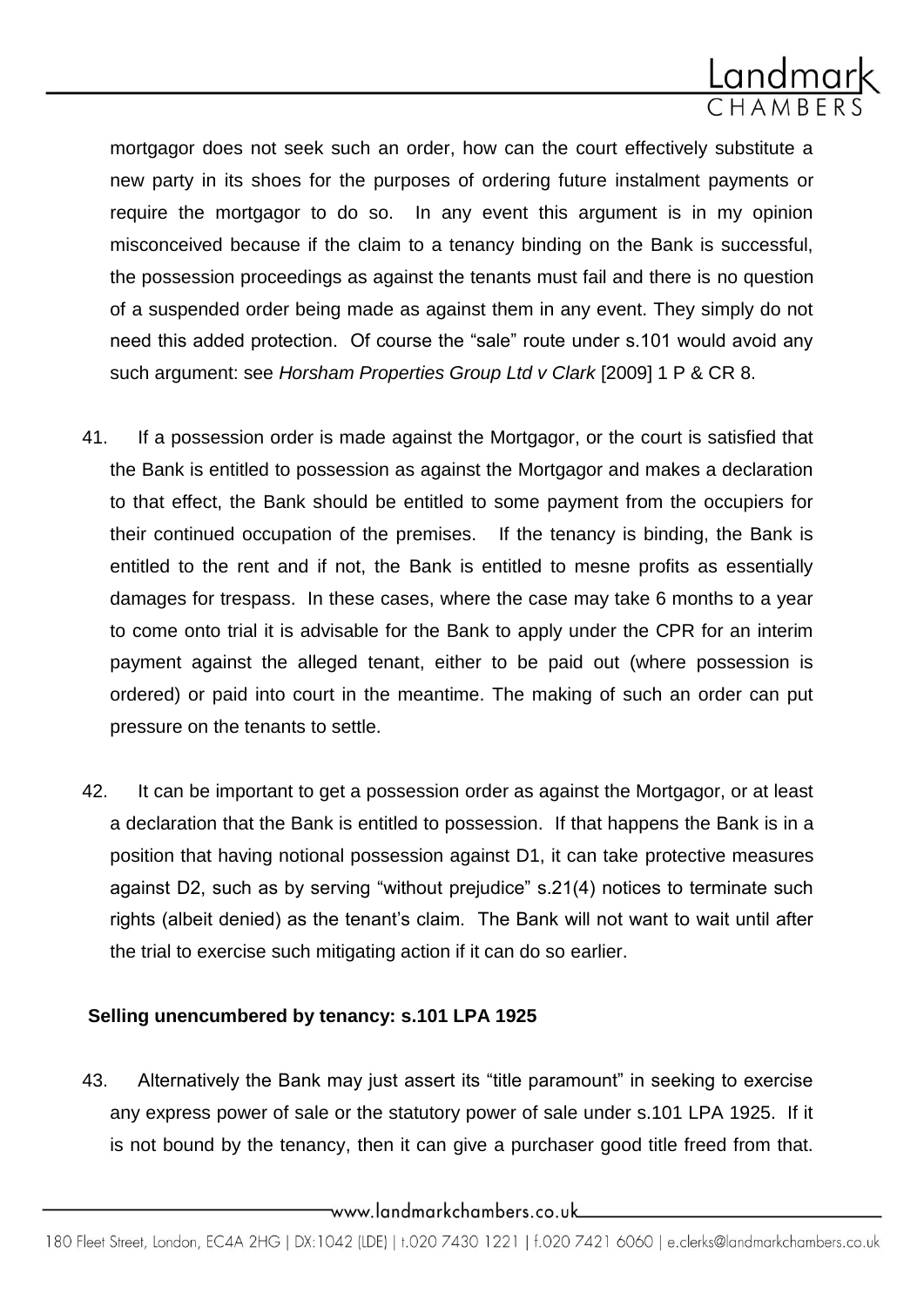

However, under s.104(1) of the LPA 1925, the mortgagee can only convey the land "*subject to all estates, interests, and rights which have priority to the mortgage*."

- 44. It has recently been confirmed that the statutory powers of sale under s.101 LPA 1925 do not infringe Article 1 of the First Protocol to the ECHR: see *Horsham Properties Group Ltd v Clark* [2009] 1 P & CR 8.
- 45. If there is any doubt as to whether or not an alleged tenancy is binding on the Bank (such as where the Bank may have been taken to have accepted the tenant as its own), the Bank could sell the property as it is, leaving the purchaser to take on the burden/ risk of litigation with the occupier as to the status of the lease. If there is any doubt, it would be wise for the Bank to ensure that it gives no warranty that the property is sold unencumbered by the lease, but rather puts the risk on the purchaser. Of course the sale should not be expressed to be subject to the lease though
- 46. This strategy may carry some risk however in the event that the Mortgagor challenges the price obtained on sale. The editors of Fisher & Lightwood  $(12<sup>th</sup>$  ed.) at 30.26 state that "*when selling tenanted property which would realise a much higher price with vacant possession, the mortgagee should, in appropriate cases, attempt to obtain vacant possession"*. This begs the question of what is an "appropriate case". If the tenant, who has been allowed in by the mortgagor is contending that his tenancy binds the Bank, I cannot see why a Bank, properly advised, cannot assess and account for that risk by selling the property at a price which reflects it. The Mortgagee surely cannot be placed under a duty to commence uncertain and risky litigation to obtain vacant possession first

### **Appointment of LPA Receivers over tenanted property**

47. Let us now assume that there are leases or tenancies that bind the Bank. Many multi-occupied residential buildings are mortgaged on a buy to let basis such that the tenancies of the various flats will bind the Bank whether they were granted before or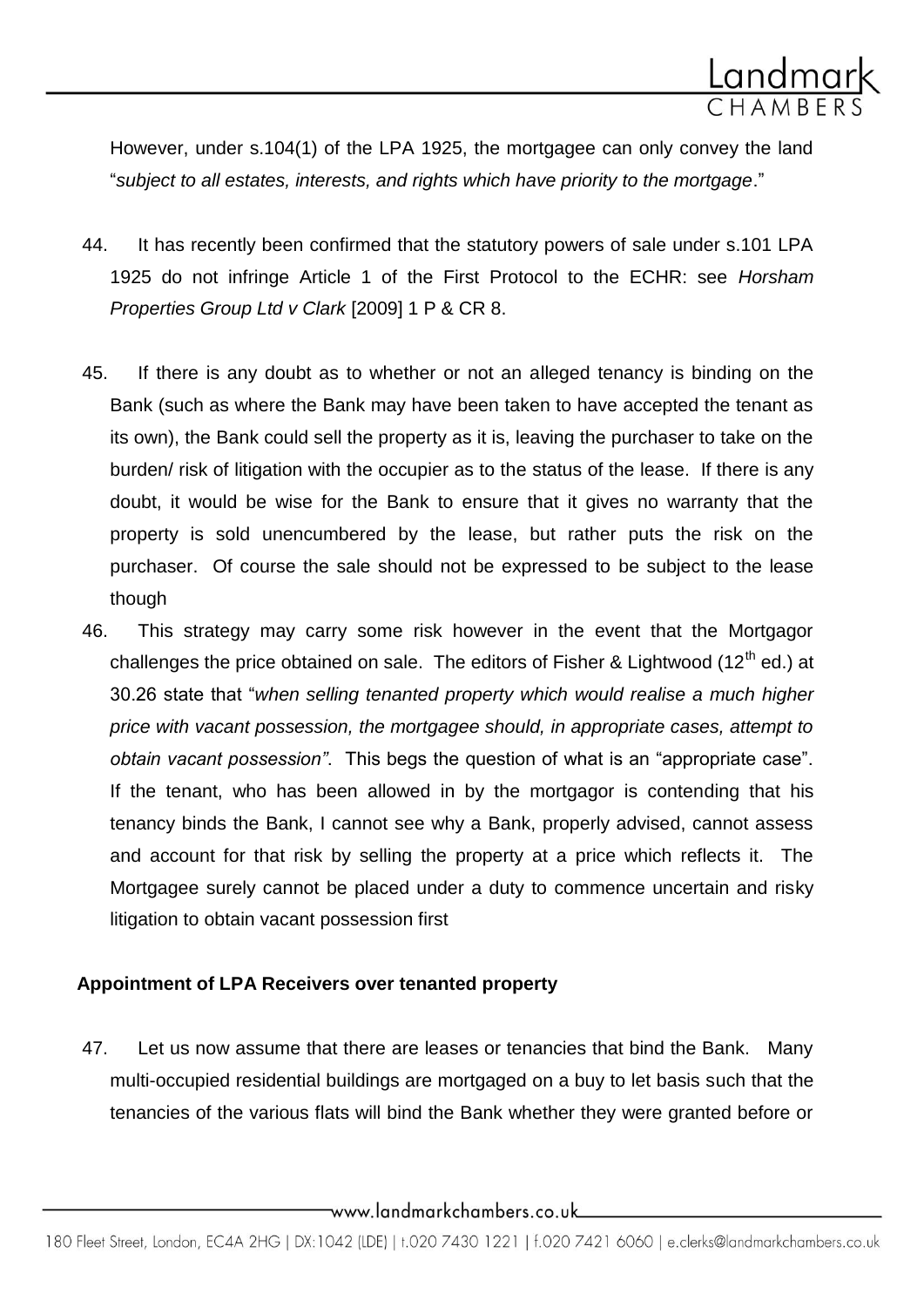

after the Legal Charge (subject always to any argument that the type of tenancy granted was a breach of the mortgage terms).

- 48. It is precisely in these types of cases that the Bank will usually opt for the appointment of an LPA Receiver. However, Receivers in such cases can encounter considerable practicable difficulties in collecting rent and otherwise managing the block with a view to selling on the reversion.
- 49. The first thing that the Receivers need to do is to notify all of the tenants of their appointment. As far as rent goes, the appointment gives the receiver the right to collect the income from the property, including the rents and other payments due from tenants from and after the date of appointment. However, a tenant can safely continue to pay rent direct to the mortgagor until such time as he is actually given notice of the appointment of the Receiver: see *Vacuum Oil Co. v Ellis* [1914] 1 KB 693. However, if the tenant continues to pay rent to the mortgagor after the date of such notice, that will afford him no defence to the Receivers' claim.
- 50. The Receivers and Bank need to be very careful not to do any acts that might be deemed to amount to an acceptance of an unlawful tenancy. Unless it is easy to terminate, the Bank would probably be well advised to take possession of any such flat sooner rather than later to avoid the risk.
- 51. Even if the identity of the occupant of each flat is not known it would be good practice for a letter to be addressed to the occupiers of each flat on a "without prejudice as to status" basis informing them of the appointment, asking them to confirm the basis of their occupation and requesting them to tender future rent (if any) to the Receivers. Often residents are very confused and it is good idea to set up face to face meetings and or at the very least point them in the direction of independent legal advice and or the citizens' advice bureau.
- 52. The Receivers may well have little knowledge of who is in occupation of each flat, let alone the basis of their occupation or the state of the rent account. In some cases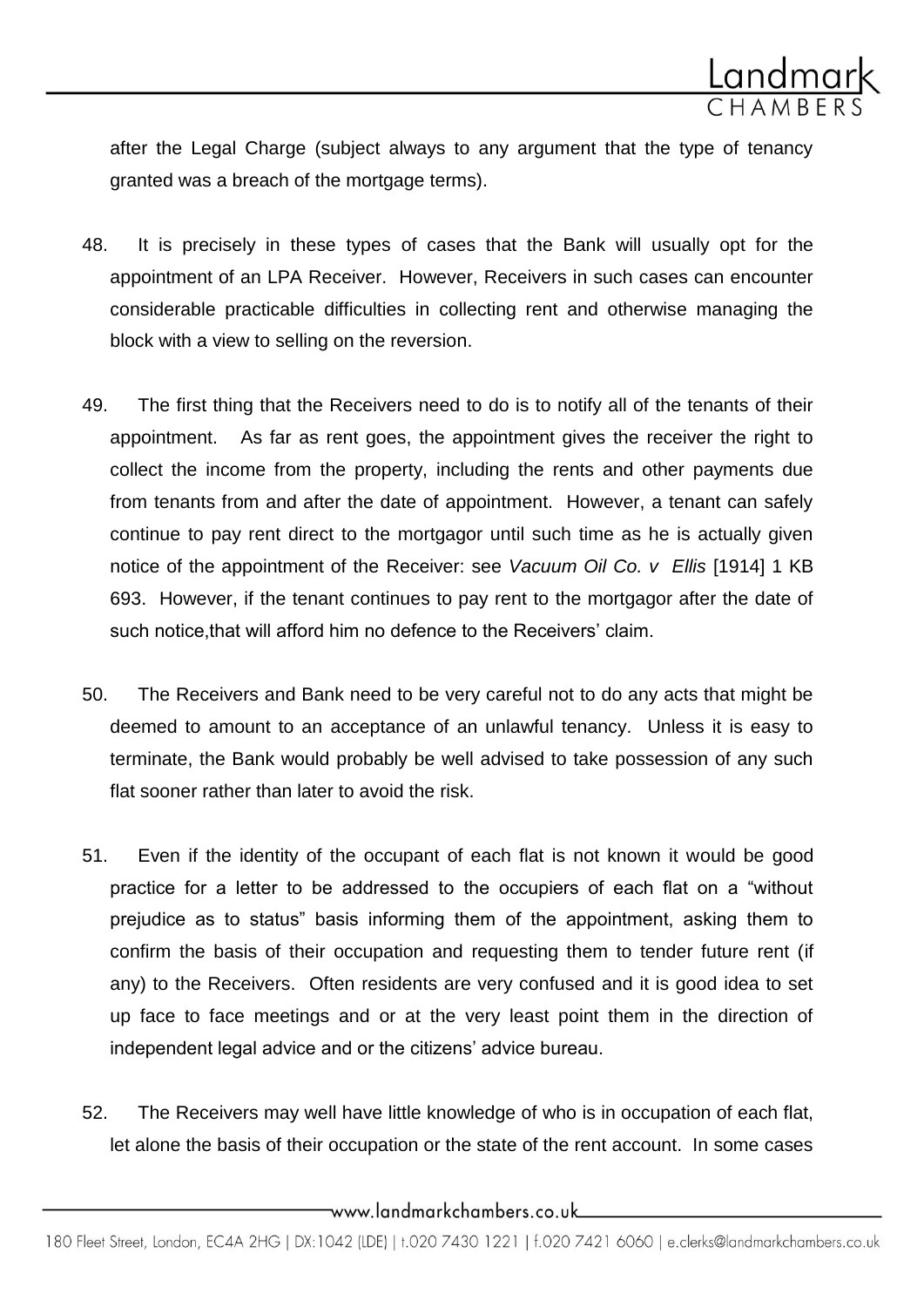

the Mortgagor might have impeccable records and act cooperatively in handing over all available information. Whilst there will usually be a provision in the legal charge requiring some degree of cooperation, if it is not forthcoming the only remedy is issuing proceedings for specific performance, which would be costly and time consuming and ultimately difficult to enforce.

- 53. Obviously door to door inquiries by agents appointed by the Receivers are very important to identify who is in occupation of each flat and to get copies of any written documents. If no information is forthcoming, it is a good idea to write informing the occupant that in the absence of any information provided in advance, they are assumed to be a trespasser. Carefully worded trespasser proceedings could be issued on the back of that which will most probably have the desired effect of flushing out information. It is a slightly risky approach but it gets the ball rolling and at least the Bank has a shot at seeking a costs order against the occupier if they subsequently seek to defend on the basis of a tenancy.
- 54. I have been involved in cases where not only is the mortgagor wholly uncooperative, it is downright obstructive. Mortgagor landlords can be heavy handed and it is not unheard of for them to continue to demand rent directly from the tenants threatening eviction if not paid and giving occupants conflicting accounts of the role of the Receivers. Further the mortgagor might continue to purport to grant tenancies to persons who are totally unaware that a Receiver has been appointed. Obviously any such tenancy will not bind the Receivers.
- 55. In these circumstances it is possible to apply to the court for an injunction against the mortgagor but it is sensible to try and convince the tenants of the Receiver's right to receive the rent. As a matter of authority, any attempt by the mortgagor to interfere with the receiver's collection of the income will be restrained: see *Fisher & Lightwood's Law of Mortgage (12th ed.)* at 18.10. An injunction will be granted at the suit of the mortgagee to restrain the mortgagor from interfering with the receiver and from receiving rent: see *Bayly v Went* (1884) 51 LT 764.